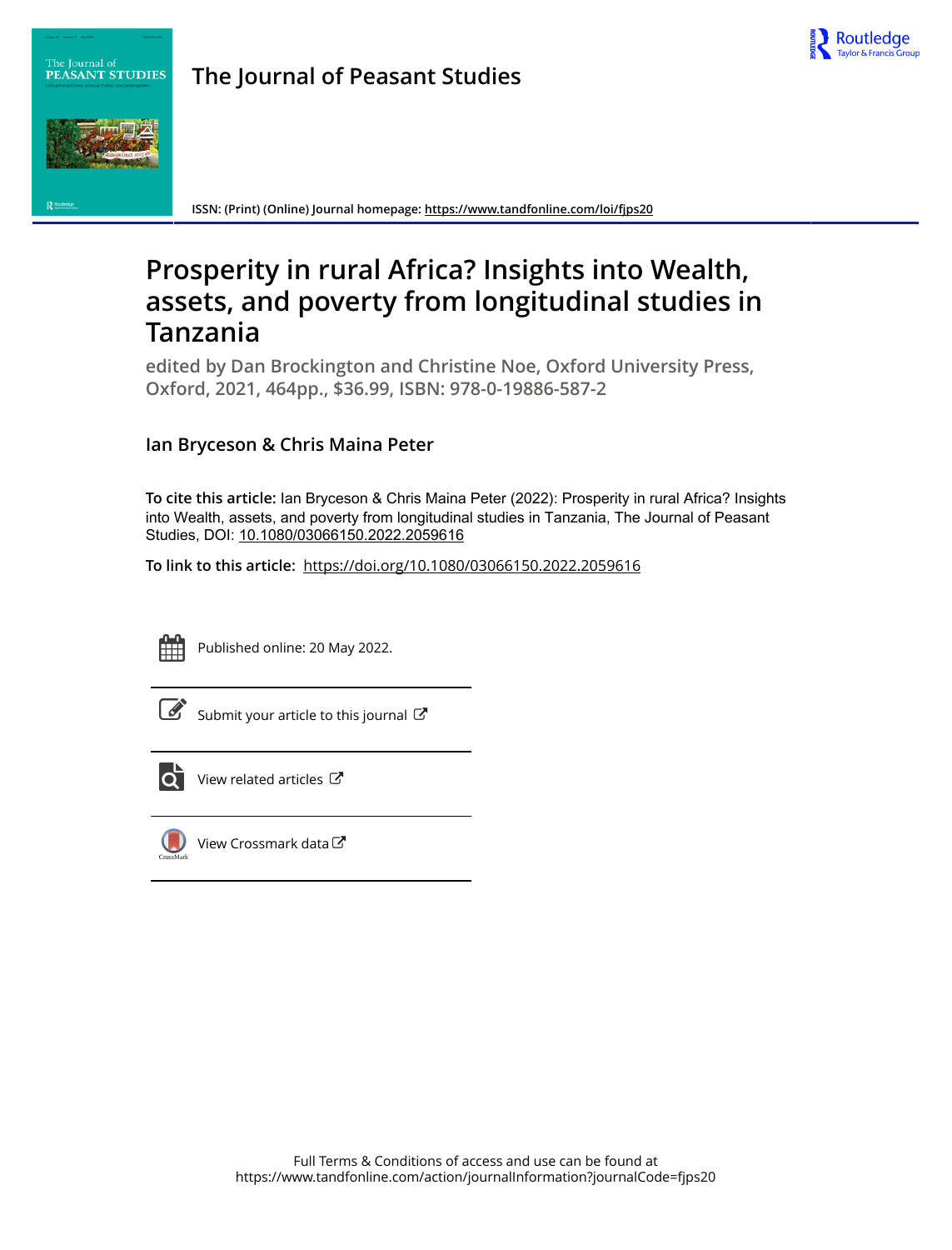

#### BOOK REVIEW

Prosperity in rural Africa? Insights into Wealth, assets, and poverty from longitudinal studies in Tanzania, edited by Dan Brockington and Christine Noe, Oxford University Press, Oxford, 2021, 464pp., \$36.99, ISBN: 978-0-19886-587-2

The book is remarkably rich in detailed empirical studies, with mainly ethnographic and anthropological approaches, from a large number of farming locations in rural Tanzania. A special value of these studies is their historical dimension, wherein they are all based on a long-term approach adopted by the team, to revisit families and households whom they had researched in detail between ten and thirty years earlier, such that changes over fairly long periods of time in people's living conditions and assets and could be described and assessed in impressive detail. Most fortunately, notwithstanding the passage of time, the researchers managed to find the majority of their former research respondents. Many of the families in these studies have prospered, and subsequently educated their children up to university level, while others have dropped under the survival line.

Several eminent scholars have already commended this book for its strengths and contributions, also pointing out that it includes substantial empirical evidence from researchers who have revisited rural communities whom they had studied decades ago, providing a wealth of information about significant changes in many people's wealth status and assets over time.

Apart from the introductory and concluding chapters, the main bulk of the book presents a series of twelve chapters of case studies. The strength of this approach is that each of these studies can be read on its own, such that they each provide a wealth of information about their particular locations. While these studies do share some commonality in approach and time-span, they also vary considerably, such that it is difficult to offer generalised comments on the individual case study chapters in this brief book review.

That said, it is also worth noting the wide range of areas of Tanzania Mainland covered by the book, including thirteen of the country's regions, from the north of the country to the south and west (but not actually including the eastern coastal regions). This broad geographic coverage is accompanied by a historical coverage of up to three decades, which includes the impact of major changes of ideology and policies at national level from ujamaa-socialism and self-reliance, through the so-called market economy, and privatisation to full-blown neo-colonial capitalism. With this reportage across such major policy changes, the chapters present the survival and resilience of the rural folk, particularly women, in their persevering through crop cultivation and animal husbandry, and thereby being able to carry their families with them, which constitutes a major contribution of this study. Many of the findings of the book and its case studies are encouraging, witnessing progressive changes in the wealth and wellbeing of rural families.

Although this may be arguable, we feel that an aspect that the book touches upon in several parts, but does not address so systematically or rigorously, is that of the political economy of change in Tanzania as a whole, to situate this in the neo-imperialist context of a globalised, interconnected and increasingly unequal world, and then to link this locally to the fates of the families and households who have been studied. We feel that the book could have been strengthened by some deeper overall attention to this framing, especially in its introductory and concluding chapters.